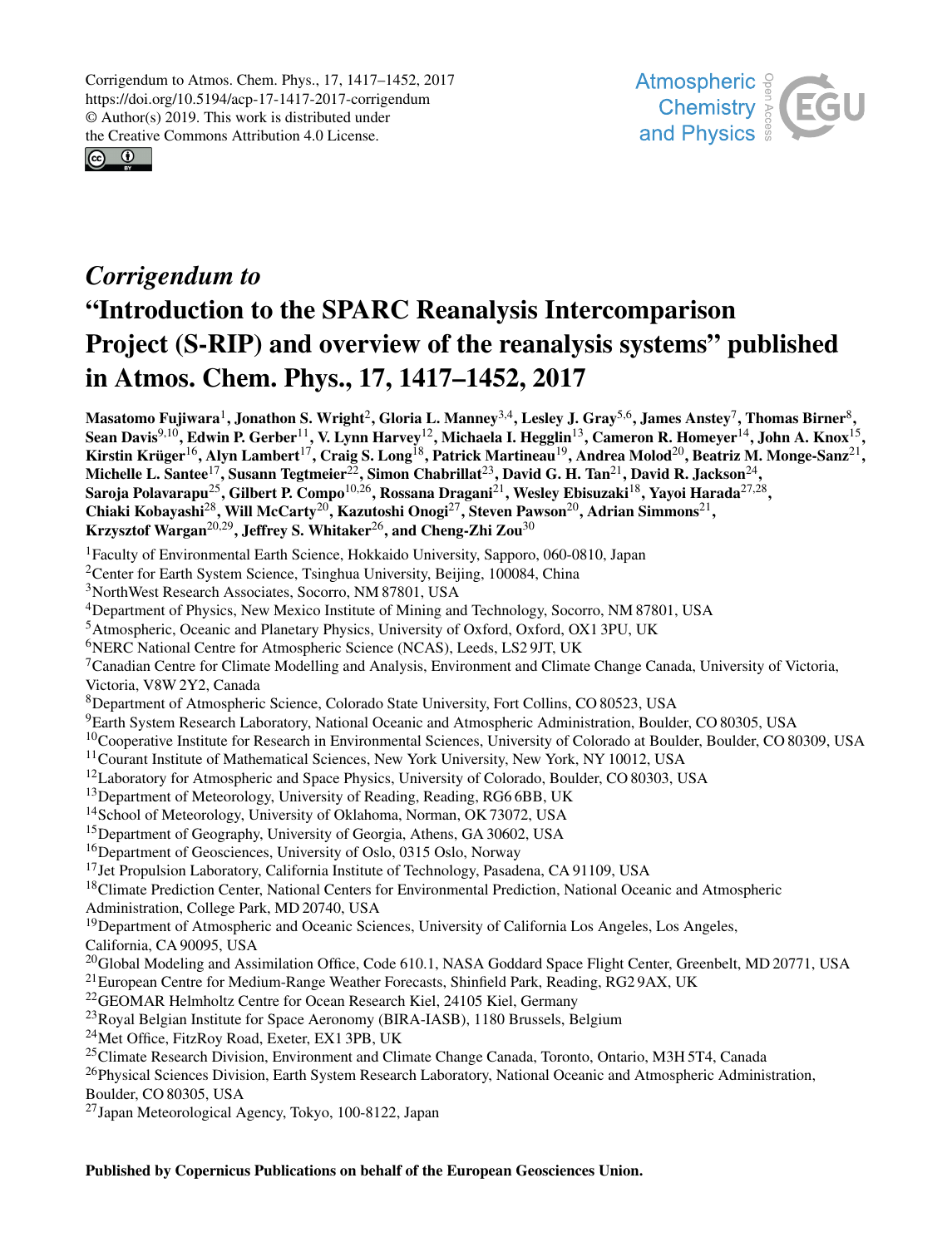<sup>28</sup>Climate Research Department, Meteorological Research Institute, JMA, Tsukuba, 305-0052, Japan <sup>29</sup>Science Systems and Applications Inc., Lanham, MD 20706, USA

<sup>30</sup>Center for Satellite Applications and Research, NOAA/NESDIS, College Park, MD 20740, USA

Correspondence: Jonathon S. Wright (jswright@tsinghua.edu.cn) and Masatomo Fujiwara (fuji@ees.hokudai.ac.jp)

Published: 21 February 2019

We would like to inform you that a corrigendum for the Supplement is required. (See Appendix A of the paper for all the abbreviations.) The following has been corrected in the Supplement:

- February 2018 S-RIP\_boundary\_conditions.xlsx has been updated to S-RIP\_boundary\_conditions\_rv1.xlsx; the TSI values for NCEP-NCAR R1 have been corrected.
- February 2019 S-RIP\_verticalgrids.xlsx has been updated to S-RIP verticalgrids  $rv2.x$ lsx; the CFSR "a" coefficients (in Column J) have been corrected.

 $-$  February 2019 – S-RIP streams.xlsx has been updated to S-RIP\_streams\_rv2.xlsx; the description of the CFSR production during 2010 has been corrected.

We also would like to inform you that Table 4 has two typesetting errors. In the second column of the "ERA-Interim" section of the table, the third and fourth lines (starting "NOAA" and "NCEP", respectively) are wrongly shifted one column to the left. The following is the corrected version of Table 4.